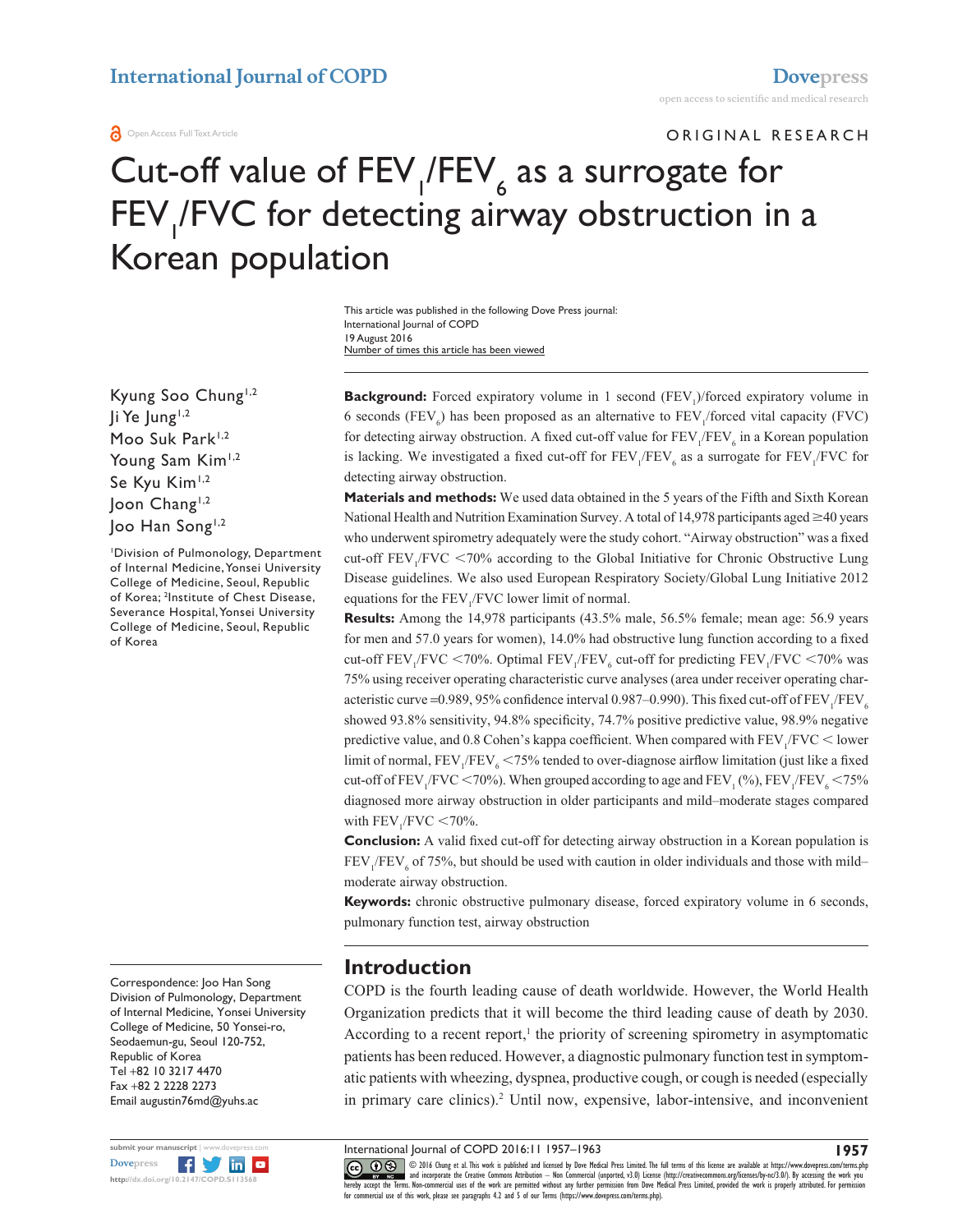spirometry has been an obstacle in COPD diagnosis. In the United States, only 32% of COPD patients undergo spirometry within 2 years before, or 6 months after, the diagnosis has been made.<sup>3</sup> Previously, we showed that only 27.5% of Korean patients with airway obstruction who used COPDrelated health care facilities underwent spirometry.4

Several studies $5-18$  have demonstrated that forced expiratory volume in 6 seconds of exhalation ( $FEV<sub>6</sub>$ ), and forced expiratory volume in 1 second ( $FEV<sub>1</sub>$ ) of exhalation ratio with  $FEV<sub>6</sub>$ , can be used as convenient and accurate surrogates for forced vital capacity (FVC) and  $FEV_1/FVC$ , respectively. Owing to its use of a 6-second expiratory maneuver,  $FEV<sub>6</sub>$ makes spirometry in the office easier, faster, and safer<sup>19</sup> than FVC measurement. This theoretical basis enables primary care physicians to use hand-held spirometric devices such as PiKo-6® (nSpire Health, Inc. Longmont, CO, USA) or COPD-6™ (Vitalograph Ltd, Ennis, Co., Clare, Ireland) without having to employ expensive spirometry tests for the screening or diagnosis of COPD, and by easily providing the values of FEV at 1 and 6 seconds of exhalation.

However, an identical cut-off value between  $\mathrm{FEV}_{1}\mathrm{/FEV}_{6}$ and FEV<sub>1</sub>/FVC cannot be used for detecting airway obstruction because  $FEV_6$  cannot be greater than FVC. Despite this controversy, some reports have argued that  $\rm{FEV}_{1}\rm{/FEV}_{6}$ can reduce the sensitivity of detecting airway obstruction, especially in elderly patients with mild airway obstruction.<sup>20,21</sup> Therefore, other studies<sup>6</sup> have submitted increased cut-off values (73%–76%) of  $FEV_1/FEV_6$  for detecting airway obstruction to overcome these limitations.

Spirometry indices are influenced by age, height, sex, and ethnicity.<sup>22</sup> Therefore, discovering the cut-off value of  $FEV<sub>1</sub>/FEV<sub>6</sub>$  for detecting airway obstruction in a nationwide, representative population sample in Korea is worthwhile. The purpose of the present study was to ascertain the cut-off value of  $FEV_1/FEV_6$  in place of  $FEV_1/FVC$  for detecting airway obstruction in a Korean population.

### **Materials and methods** Study population

Data for the present study were obtained from 5 years of the Fifth and Sixth Korean National Health and Nutrition Examination Survey (KNHANES V–VI), which was conducted between January 2010 and December 2014. KNHANES V–VI employed a stratified, multiple-stage, clustered-probability design to select a representative sample of non-institutionalized civilians among a Korean population. These data comprised information on age, ethnicity, sex, height, weight, and pre-bronchodilator spirometry values. A Vmax 2130 Dry Rolling-seal Spirometer (SensorMedics, Yorba Linda, CA,

USA) was employed. Spirometry was undertaken by specially trained technicians according to recommendations set by the American Thoracic Society (ATS)/European Respiratory Society (ERS) in 2005.<sup>23</sup> Data from a total of 14,978 individuals aged >40 years who underwent complete pulmonaryfunction tests from KNHANES V–VI were selected for the present study. We analyzed data on  $\text{FEV}_1$ ,  $\text{FEV}_6$ , and  $\text{FVC}$ from subjects with two or more acceptable spirometric performances. The study protocol was approved by the institutional review board of Severance Hospital (approval number: 4-2006-0101). Written informed consent was obtained from patients or their next of kin.

### Definition of airway obstruction

All spirometric values came from pre-bronchodilator results in this study. "Airway obstruction" was defined as  $FEV<sub>1</sub>/FVC < 70%$  as a fixed cut-off point according to guidelines set by the Global Initiative for Chronic Obstructive Lung Disease (GOLD).<sup>24</sup> Severity of airway obstruction was classified as: "mild" (FEV<sub>1</sub>  $\geq$ 80% predicted, GOLD stage I), "moderate" (50%  $\leq$  FEV<sub>1</sub> <80% predicted, GOLD stage II), "severe" (30%  $\leq$  FEV<sub>1</sub> <50% predicted, GOLD stage III), and "very severe" (30% $\leq$  FEV<sub>1</sub> predicted, GOLD stage IV). In addition, "normal" lung function was defined as  $FEV_1/$ FVC  $\geq$ 70% and FVC  $\geq$ 80% predicted. A "restrictive spirometric pattern" was defined as  $FEV_1/FVC \ge 70\%$  and  $FVC < 80\%$  predicted.

ATS/ERS guidelines recommend use of reference equations derived from a representative sample of healthy individuals to determine the lower limit of normal (LLN), taking into account that spirometry indices are influenced by age, height, sex, and ethnicity. However, an officially recognized equation to use as a reference for pulmonary function in Korea is lacking. Hence, we used equations for FEV<sub>1</sub>/FVC LLN set by the ESR/Global Lung Initiative (GLI) in 2012. These equations were announced by an ERS/GLI taskforce, and were derived from data collected from healthy nonsmokers 3 to 95 years old from 33 countries (including Korea). ERS/GLI 2012 equations provided multiple-ethnicity values and the LLN for spirometry.<sup>25</sup> "Airway obstruction" by  $FEV_1/FVC$  LLN was defined as being below its LLN in the presence of a normal  $FEV_1/FVC$ .

#### Statistical analyses

Data were analyzed using SAS v9.2 (SAS Institute Inc., Cary, NC, USA). Baseline characteristics were summarized using numbers and percentages to describe categorical variables, and compared using the chi-squared test. Continuous variables were compared using the Student's *t*-test and are presented as the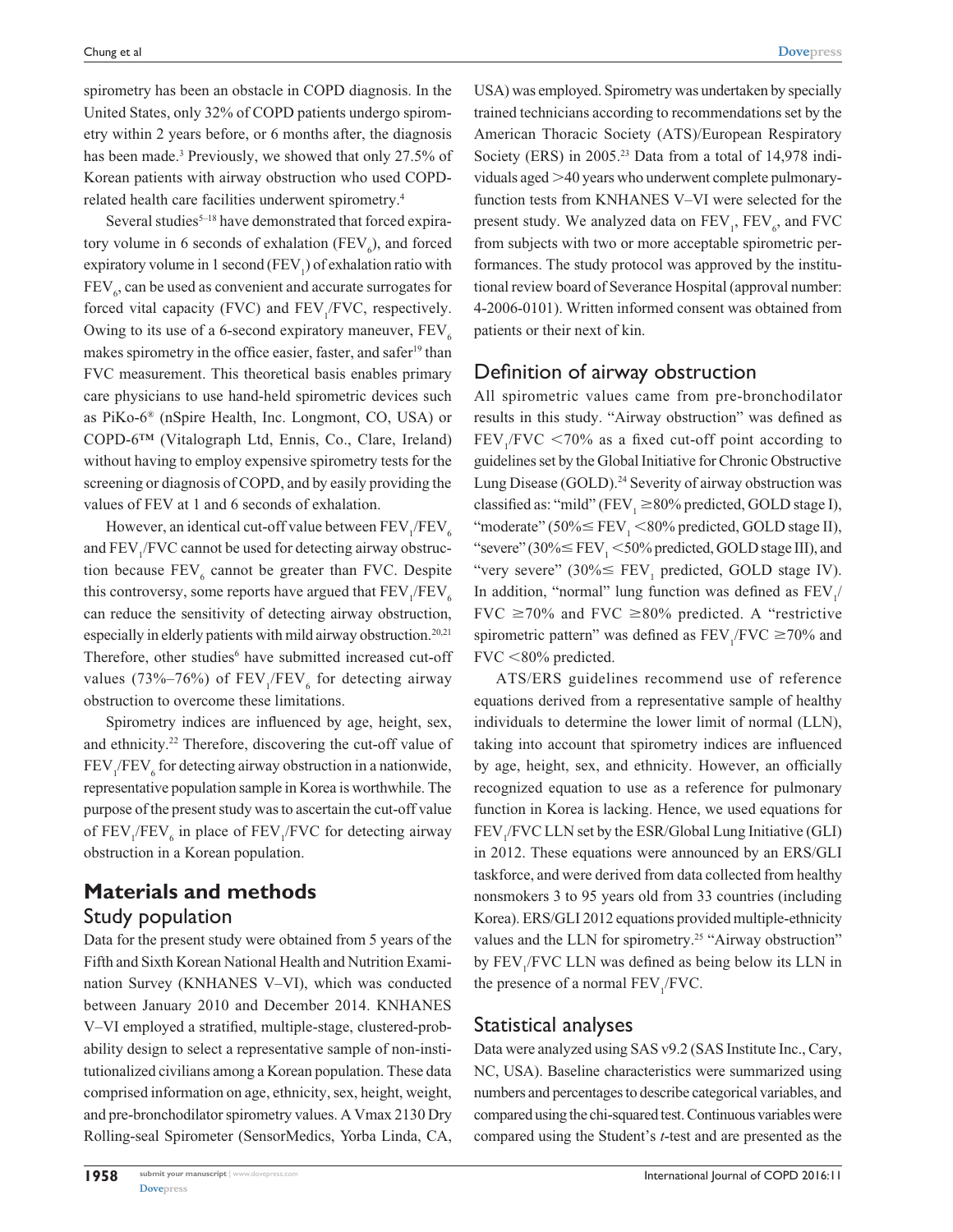mean  $\pm$  standard deviation (SD). FEV<sub>1</sub>/FEV<sub>6</sub> was determined for the highest collective sensitivity and specificity using a receiver operating characteristic (ROC) curve for detecting airway obstruction. Cohen's kappa coefficient (CKC) was used to evaluate agreement between  $\text{FEV}_1/\text{FEV}_6$  and  $\text{FEV}_1/$ FVC. Positive predictive value (PPV) and negative predictive value (NPV) were calculated for the most suitable  $\rm{FEV_{1}/FEV_{6}}$ threshold for the diagnosis of  $FEV_1/FVC < 70\%$ .

# **Results**

### Study populations

Among the 14,978 participants, 6,515 (43.5%) were male and 2,104 (14.0%) had airway obstruction. A total of 1,018 (6.8%) participants were classified as having mild obstruction, 996  $(6.6\%)$  with moderate obstruction, 80  $(0.5\%)$  with severe obstruction, and ten (0.1%) with very severe obstruction according to spirometry values. Airway obstruction was more prevalent in male than in female participants (Table 1).

## Spirometric diagnosis of airway obstruction

According to the airway obstruction with  $\text{FEV}_1/\text{FVC} \le 70\%$ , an ROC curve was used to determine the best corresponding cut-off for  $\text{FEV}_1/\text{FEV}_6$  (Figure 1). The area under the ROC curve was 0.989 (95% confidence interval [CI]: 0.987–0.990). The  $\text{FEV}_1/\text{FEV}_6$  cut-off corresponding to the greatest sum of sensitivity and specificity was 75%. Table 2 shows the sensitivities and specificities of different thresholds of  $\rm{FEV_{1}/FEV_{6}}$ for prediction of  $\text{FEV}_1/\text{FVC} \le 70\%$ . When choosing an  $\text{FEV}_1/$  $\text{FEV}_6$  cut-off of 70%, specificity reached 100% but the sensitivity dropped to 44.1%. A fixed cut-off of  $\rm{FEV}_{1}\rm{/FEV}_{6}$  < 76% showed high sensitivity (98.0%) and specificity (90.8%) but a low PPV (63.6%). When using a fixed cut-off  $\rm{FEV}_{1}\rm{/FEV}_{6}$ of 75%, sensitivity of 93.8%, specificity of 94.8%, PPV of 74.7%, NPV of 98.9%, accuracy of 94.7%, and CKC of 0.8, (95% CI: 0.786–0.814) were obtained, suggesting very good agreement between  $\text{FEV}_1/\text{FEV}_6$  and  $\text{FEV}_1/\text{FVC}$ . When using a fixed cut-off of  $FEV_1/FEV_6 < 75%$ , the number of false-positive cases was 670 (5.2%) and false-negative cases was 130 (6.2%) (Table 3). In particular, false-negative cases were included in mild (n=102) and moderate (n=28) airwayobstruction groups (Table 4).

# Comparison of  $FEV$ <sub>1</sub>/ $FVC$  < LLN with  $\mathsf{FEV}_{_\mathsf{I}}$ /FVC  $<$ 70% or  $\mathsf{FEV}_{_\mathsf{I}}$ /FEV $_{_\mathsf{6}}$   $<$ 75%

To detect airway obstruction, we compared  $FEV<sub>1</sub>/FVC$ LLN with a fixed cut-off of  $FEV_1/FVC < 70\%$  or  $FEV_1/$  $FEV_6 < 75\%$ . When using  $FEV_1/FVC$  LLN, the prevalence of obstruction was 7.2%. However, when choosing a fixed

**Table 1** Baseline characteristics of the study population

|                                 | Male              | Female          | Total           |
|---------------------------------|-------------------|-----------------|-----------------|
| Subject, n (%)                  | 6,515(43.5)       | 8,463 (56.5)    | 14,978 (100)    |
| Age (years)                     | $56.9 \pm 10.9$   | $57.0 \pm 10.6$ | 57.0±10.7       |
| Age group (years)               |                   |                 |                 |
| $40 - 49$                       | 1,944(29.8)       | 2,342(27.7)     | 4,286 (28.6)    |
| $50 - 59$                       | 1,922 (29.5)      | 2,739 (32.4)    | 4,661(31.1)     |
| $60 - 69$                       | 1,625(24.9)       | 2,077 (24.5)    | 3,702 (24.7)    |
| $\geq 70$                       | 1,024(15.7)       | 1,305(15.4)     | 2,329 (15.5)    |
| Height (cm)                     | $168.4 + 6.0$     | $155.4 + 5.8$   | $161.0 + 8.7$   |
| Weight (Kg)                     | $69.0 + 9.7$      | $58.3 \pm 8.4$  | $62.9 \pm 10.5$ |
| BMI $(Kg/m2)$                   | $24.3 + 2.8$      | $24.1 \pm 3.2$  | $24.2 \pm 3.0$  |
| Pulmonary function test         |                   |                 |                 |
| FEV, (L)                        | $3.11 \pm 0.66$   | $2.33 + 0.45$   | $2.67 + 0.67$   |
| $FEV,$ $(\%$ , pred)            | 89.79 ± 13.69     | 94.40±12.95     | 92.40±13.47     |
| $FVC$ (L)                       | $4.15 \pm 0.69$   | $2.93 \pm 0.50$ | $3.46 \pm 0.85$ |
| FVC (%, pred)                   | $91.52 \pm 11.65$ | 94.10 ± 11.57   | 92.98±11.67     |
| FEV <sub>I</sub> /FVC (%)       | $0.75 \pm 0.08$   | $0.79 + 0.06$   | $0.77 + 0.08$   |
| $FEV_{\ell}$ (L)                | $3.98 + 0.71$     | $2.87 + 0.50$   | $3.35 + 0.82$   |
| $FEV,$ /FEV <sub>6</sub> $(\%)$ | $0.78 + 0.07$     | $0.81 + 0.05$   | $0.80 + 0.06$   |
| Normal                          | 4,291 (65.9)      | 7,145 (84.4)    | 11,436 (76.4)   |
| Restricted                      | 688 (10.6)        | 750 (8.9)       | 1,438(9.6)      |
| Obstructed                      | 1,536(23.6)       | 568 (6.7)       | 2,104(14.1)     |
| GOLD stage I                    | 740 (11.4)        | 278(3.3)        | 1,018(6.8)      |
| GOLD stage II                   | 731 (11.2)        | 265(3.1)        | 996 (6.6)       |
| GOLD stage III                  | 57 (0.9)          | 23(0.3)         | 80(0.5)         |
| GOLD stage IV                   | 8(0.1)            | 2(0.0)          | 10(0.1)         |

**Notes:** Data are presented as numbers (percentages) for categorical variables. Continuous variables are presented as means ± standard deviations.

 ${\sf Abbreviations:}$   ${\sf FEV}_i$ , forced expiratory volume in  $1$  second;  ${\sf FEV}_i$ , forced expiratory volume in 6 seconds; FVC, forced vital capacity; BMI, body mass index; pred, predicted; GOLD, Global Initiative for Chronic Obstructive Lung Disease.



**Figure 1** A receiver operating characteristic (ROC) curve showing the ability of  $\mathsf{FEV}_{\mathsf{I}}/\mathsf{FEV}_{\mathsf{6}}$  to diagnose  $\mathsf{FEV}_{\mathsf{I}}/\mathsf{FVC} \leq 70\%.$ 

**Notes:** Area under the ROC curve is 0.989 (95% confidence interval, 0.987–0.990). The best cut-off value is 0.75 with 0.971% sensitivity and 0.927% specificity.  ${\sf Abbreviations: FEV}_\shortparallel,$  forced expiratory volume in 1 second;  ${\sf FEV}_\wp$  forced expiratory volume in 6 seconds; FVC, forced vital capacity; AUC, area under the curve.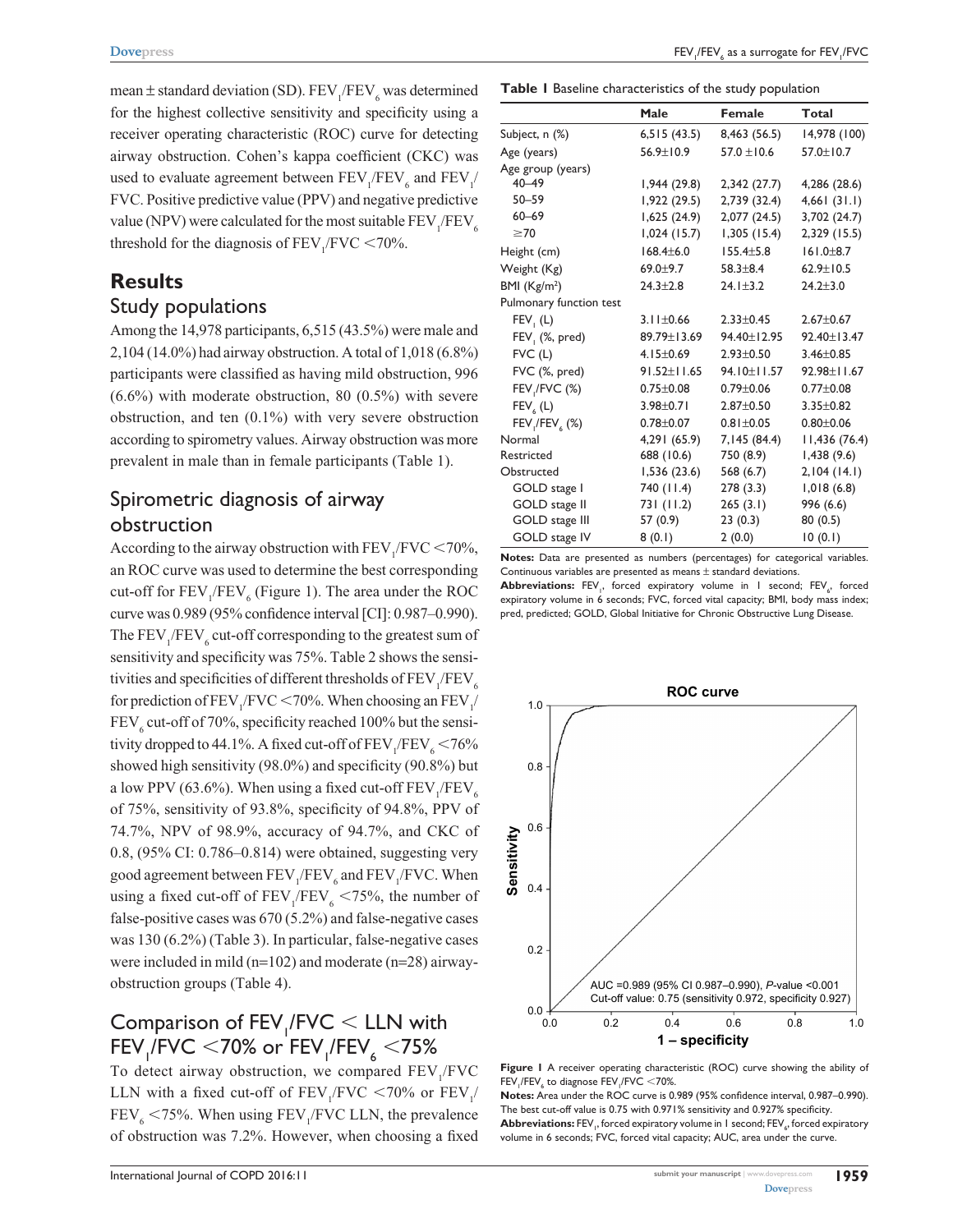| FEV / FEV ratio | <b>Sensitivity</b> | <b>Specificity</b> | <b>PPV</b> | <b>NPV</b> | <b>Accuracy</b> | Kappa value (95% CI)   |
|-----------------|--------------------|--------------------|------------|------------|-----------------|------------------------|
| $<$ 70          | 44. I              | 100.0              | 100.0      | 91.6       | 92.2            | $0.576(0.554 - 0.598)$ |
| < 73            | 74.2               | 98.9               | 91.6       | 95.9       | 95.4            | $0.794(0.778 - 0.810)$ |
| $<$ 75          | 93.8               | 94.8               | 74.7       | 98.9       | 94.7            | $0.800(0.786 - 0.814)$ |
| $<$ 76          | 98.0               | 90.8               | 63.6       | 99.6       | 91.8            | $0.724(0.710 - 0.738)$ |

 ${\sf Table~2}$  Sensitivities and specificities of thresholds of  ${\sf FEV}_1/{\sf FEV}_6$  for predicting  ${\sf FEV}_1/{\sf FVC} <$  70%

**Note:** Data are presented as percentages.

**Abbreviations:** FEV<sub>1</sub>, forced expiratory volume in 1 second; FEV<sub>6</sub>, forced expiratory volume in 6 seconds; FVC, forced vital capacity; PPV, positive predictive value; NPV, negative predictive value; CI, confidence interval.

cut-off of  $FEV_1/FVC < 70\%$  and  $FEV_1/FEV_6 < 75\%$ , the prevalence of obstruction was 14.1% and 17.7%, respectively. Compared with  $FEV_1/FVC$  LLN, a fixed cut-off of  $FEV<sub>1</sub>/FVC < 70%$  showed 99.0% sensitivity, 92.6% specificity, 93.1% accuracy, 51.1% PPV, and 99.9% NPV. A fixed cut-off of  $FEV_1/FEV_6 < 75\%$  showed 99.9% sensitivity, 88.8% specificity, 89.6% accuracy, 41.0% PPV, and 99.9% NPV (Table 5). When grouped together according to age and  ${\rm FEV}_1$  (%), a fixed cut-off of  ${\rm FEV}_1/{\rm FEV}_6$  <75% was used to diagnose more airway obstruction in older individuals and those with mild–moderate stages (Table 6). With increasing age and severity of obstruction, the mean difference between  $\text{FEV}_1/\text{FEV}_6$  and  $\text{FEV}_1/\text{FVC}$  was increasingly larger because  $FEV_6$  was increasingly smaller than FVC.

However, with increasing age, the mean difference between  $\text{FEV}_1/\text{FVC}$  LLN and  $\text{FEV}_1/\text{FVC}$  or  $\text{FEV}_1/\text{FEV}_6$ showed only a slight difference. With increasing severity of obstruction, the mean difference between  $FEV<sub>1</sub>/FVC$  LLN and  $\text{FEV}_1/\text{FEV}_6$  was larger than the mean difference between  $FEV<sub>1</sub>/FVC$  LLN and  $FEV<sub>1</sub>/FVC$  at mild–moderate stages of airway obstruction, but that was smaller than that at severe and very severe stages (Figures 2 and 3).

### **Discussion**

 $FEV_{1}/FEV_{6}$  and  $FEV_{6}$  are reliable surrogates for  $FEV_{1}/FEV_{6}$ FVC and FVC to identify obstruction and restriction using

**Table 3** Comparison of FEV<sub>1</sub>/FEV<sub>6</sub> with FEV<sub>1</sub>/FVC for diagnosing airway obstruction

|                        | FEV / FEV #    | <b>Totals</b>      |               |
|------------------------|----------------|--------------------|---------------|
|                        | No obstruction | <b>Obstruction</b> |               |
| FEV / FVC <sup>§</sup> |                |                    |               |
| No obstruction         | 12,204 (94.8)  | 670(5.2)           | 12,874 (86.0) |
| Obstruction            | 130(6.2)       | 1,974 (93.8)       | 2,104(14.0)   |
| Totals                 | 12,334(82.3)   | $2,644$ (17.7)     | 14,978 (100)  |

**Notes:** Data are presented as numbers (percentages); <sup>§</sup>using FEV<sub>1</sub>/FVC <70% as a fixed cut-off;  $^{\#}$ using  $\mathsf{FEV}_{_1}$ /FEV $_{_6}$  as a fixed cut-off  $<$ 75%; prevalence of obstruction =17.7%, Kappa value =0.80, 95% CI 0.79–0.81, *P*,0.001.

**Abbreviations:** FEV  $_{\shortmid}$  forced expiratory volume in 1 second; FEV  $_{\!\scriptscriptstyle \!\varsigma}$  forced expiratory volume in 6 seconds; FVC, forced vital capacity; CI, confidence interval.

spirometry. However, in previous studies, the cut-off values of  $\text{FEV}_1/\text{FEV}_6$  for detecting airway obstruction were different among LLN or fixed ratios (70%–76%).<sup>6</sup> LLN for  $\rm FEV_{1/}$  $FEV<sub>6</sub>$  is the most accurate for detecting airway obstruction, but many countries do not have pulmonary function reference equations of LLN for  $FEV_1/FEV_6$  for local ethnic groups. Nevertheless, primary care clinicians have used handheld spirometric devices such as PiKo-6® or COPD-6™ without proper reference values for  $\text{FEV}_1/\text{FEV}_6$ . These two devices are inexpensive, and require less quality control of equipment, and no experienced personnel to carry out tests and analyses. The main purpose of the present study was to determine a fixed cut-off value for  $\rm{FEV_{_1}/FEV_{_6}}$  as a surrogate for  $\rm{FEV_{_1}/FVC}$  for detecting airway obstruction in a Korean population.

The present study elicited two main findings. First, a fixed cut-off for  $\rm{FEV_{1}/FEV_{6}}$  as a good surrogate for  $\rm{FEV_{1}/FVC}$  for detecting airway obstruction in a Korean population was 75% with 93.8% sensitivity, 94.8% specificity, 74.7% PPV, 98.9 NPV, and good CKC (0.8). Second, a raised fixed cut-off value of  $FEV_1/FEV_6 < 75%$  to improve sensitivity showed the tendency to over-diagnosis in the mild–moderate airflow limitation group compared with  $FEV<sub>1</sub>/FVC < 70%$  were

**Table 4** Comparison of  $FEV_1/FEV_6$  with  $FEV_1/FVC$  for the diagnosis of normal, restricted, and obstruction patterns

|                | $FEV$ <sub>I</sub> / $FEV$ <sup>#</sup> | <b>Totals</b>      |               |
|----------------|-----------------------------------------|--------------------|---------------|
|                | No obstruction                          | <b>Obstruction</b> |               |
| FEV,/FVC§      |                                         |                    |               |
| Normal         | 10,862 (95.0)                           | 574 (5.0)          | 11,436 (76.4) |
| Restricted     | 1,342(93.3)                             | 96 (6.7)           | 1,438(9.6)    |
| Obstructed     | 130(6.2)                                | 1,974 (93.8)       | 2,104(14.1)   |
| GOLD stage I   | 102(10.0)                               | 916 (90.0)         | 1,018(6.8)    |
| GOLD stage II  | 28(2.8)                                 | 968 (97.2)         | 996 (6.6)     |
| GOLD stage III | 0(0)                                    | 80 (100)           | 80(0.5)       |
| GOLD stage IV  | 0(0)                                    | 10(100)            | 10(0.1)       |
| <b>Totals</b>  | 12,334 (82.3)                           | 2,644 (17.7)       | 14,978 (100)  |

**Notes:** Data are presented as numbers (percentages); §using FEV<sub>1</sub>/FVC <70% as a fixed cut-off;  $^{\#}$ using FEV<sub>1</sub>/FEV<sub>6</sub> as a fixed cut-off  $<$ 75%.

 ${\sf Abbreviations:}$   ${\sf FEV}_i$ , forced expiratory volume in 1 second;  ${\sf FEV}_i$ , forced expiratory volume in 6 seconds; FVC, forced vital capacity; GOLD, Global Initiative for Chronic Obstructive Lung Disease.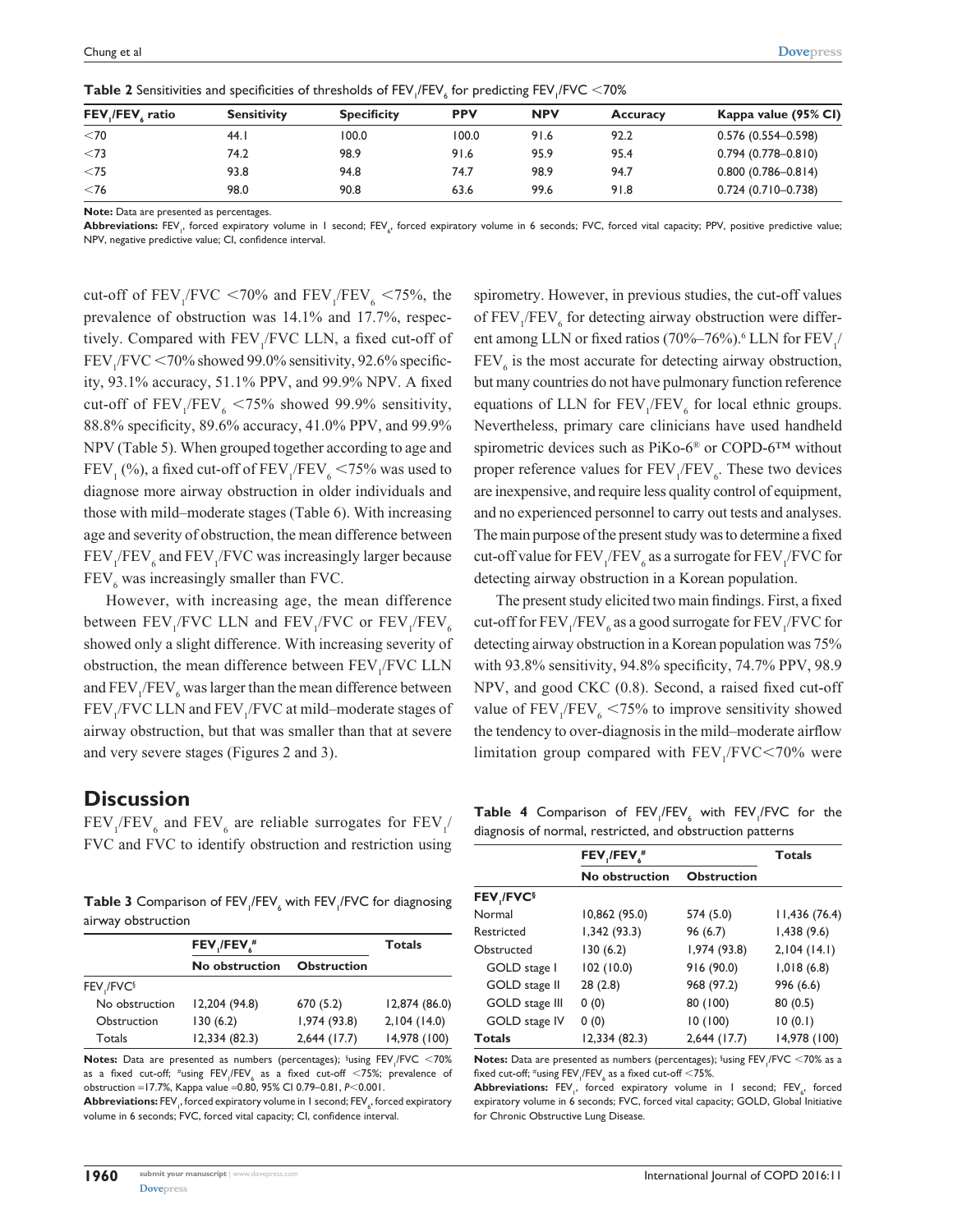**Table 5** Comparison of FEV<sub>1</sub>/FVC LLN with FEV<sub>1</sub>/FVC  $\leq$ 70% or  $\mathsf{FEV}_\mathsf{i}/\mathsf{FEV}_\mathsf{6} <$ 75%

| <b>Totals</b>  |  |
|----------------|--|
|                |  |
|                |  |
| 12,868 (85.9)  |  |
| 2,104(14.1)    |  |
|                |  |
| 12,328 (82.3)  |  |
| $2,644$ (17.7) |  |
| 14,972 (100)   |  |
|                |  |

**Notes:** Data are presented as numbers (percentages); \*lower limit of normal using ERS/GLI 2012 equations;  $^{\S}$ using FEV<sub>1</sub>/FVC  $<$ 70% as a fixed cut-off;  $^{\#}$ using FEV<sub>1</sub>/FEV<sub>6</sub> as a fixed cut-off  $<$ 75%.

**Abbreviations:** FEV<sub>1</sub>, forced expiratory volume in 1 second; FEV<sub>6</sub>, forced expiratory volume in 6 seconds; FVC, forced vital capacity; LLN, lower limit of normal; ERS, European Respiratory Society; GLI, Global Lung Initiative.

observed in the mild–moderate airflow limitation group compared with FEV<sub>1</sub>/FVC. Therefore, a raised and fixed cut-off value of  $FEV_1/FEV_6 < 75%$  should be used with caution in older individuals or those with mild–moderate airflow limitation because this cut-off value can lead to over-diagnosis rather than under-diagnosis for airway obstruction screening. A fixed ratio of cut-off led to greater over-diagnosis in patients with mild airflow limitation than LLN, but it was less-time consuming, easier, and safer for patients. Additionally, recording  $\text{FEV}_6$  was more reproducible than FVC, less physically demanding for patients, and the results were more clear at the end of the test.<sup>22</sup>

In a study in Belgium, a fixed cut-off of  $\text{FEV}_1/\text{FEV}_6$ of  $<$ 73% showed 94.4% sensitivity, 93.3% specificity, 92.2% PPV, and 95.2% NPV.11 Jing et al showed, in a meta-analysis, that the efficacy of  $FEV_1/FEV_6$  is not affected adversely by the choice of cut-off point,<sup>6</sup> but an

appropriate clinical guideline for using  $\text{FEV}_1/\text{FEV}_6$  in place of  $FEV_1/FVC$  is needed. According to one study,<sup>26</sup> the cut-off value of pre-bronchodilator  $\text{FEV}_1/\text{FEV}_6 < 70\%$ had 91.4% sensitivity, 100% specificity but a 91.4% PPV and 87.4% NPV in 353 Koreans aged  $>65$  years. However, this cut-off value of pre-bronchodilator  $\text{FEV}_1/\text{FEV}_6 < 70\%$ cannot be relied upon because the data were from a small study cohort with only older participants; thus the results were not applicable to a general population. Further, a cutoff value of a fixed ratio of  $FEV_1/FVC < 70\%$  cannot be applied because  $\text{FEV}_6$  cannot be greater than  $\text{FVC}-\text{other}$ wise, airway obstruction may be underestimated. Because an appropriate study on the cut-off of  $\rm{FEV_{1}/FEV_{6}}$  for airway obstruction in a Korean population had not been carried out, a revised clinical guideline<sup>27</sup> for COPD in Korea published in 2014 recommended a cut-off of  $\text{FEV}_1/\text{FEV}_6$  of 73% for detecting airway obstruction based on studies undertaken outside Korea.<sup>24,27</sup>

Our study showed that 75% as a fixed value of  $\rm{FEV_{1}/FEV_{6}}$ in analyses of ROC curves was the cut-off point with the best combination of sensitivity and specificity and a good surrogate for  $\text{FEV}_1/\text{FVC} \le 70\%$ . Prevalence of airway obstruction was 17.7% when using  $FEV_1/FEV_6 < 75%$  and 14.1% with  $\rm{FEV_{1}/FVC}$  <70%. Rosa et al found that  $\rm{FEV_{1}/FEV_{6}}$  <75% showed 89.0% sensitivity, 95.4% specificity, 85.2% PPV, and 96.7% NPV in pre-bronchodilator curves, results that were similar to our research.<sup>28</sup>

A total of 620 (5.2%) false-positive values and 130 (6.2%) false-negative values were observed (Table 3). In the subgroup analysis, 130 false-negative cases showed a mean difference of  $\text{FEV}_1/\text{FVC}$  and  $\text{FEV}_1/\text{FEV}_6$ , with a respective LLN of 4.4% (SD = 2.0) and 11.4% (SD = 2.1). They were

|                      | <b>FEV, FVC <lln< b=""></lln<></b> | FEV / FVC $<$ 70%<br>2,104(14.1) | FEV $/$ FEV $\zeta$ < 75%<br>$2,644$ (17.7) | $\Delta$ FEV /FVC*<br>14,972 (100) | $\Delta$ FEV /FEV §<br>14,972 (100) | $\Delta$ (FEV <sub>I</sub> /FEV <sub>I</sub> -<br>FEV,/FVC)#<br>14,972 (100) |
|----------------------|------------------------------------|----------------------------------|---------------------------------------------|------------------------------------|-------------------------------------|------------------------------------------------------------------------------|
|                      | 1,085(7.2)                         |                                  |                                             |                                    |                                     |                                                                              |
| Age group (years)    |                                    |                                  |                                             |                                    |                                     |                                                                              |
| $40 - 49$            | 153(3.6)                           | 151(3.5)                         | 310(7.2)                                    | $10.5 \pm 5.2$                     | $11.8 + 4.6$                        | $1.3 \pm 1.2$                                                                |
| $50 - 59$            | 278(6.0)                           | 417(8.9)                         | 594 (12.7)                                  | $9.9 \pm 6.0$                      | $12.0 + 4.9$                        | $2.1 \pm 1.7$                                                                |
| $60 - 69$            | 361(9.8)                           | 766 (20.7)                       | 888 (24.0)                                  | $9.0 + 8.4$                        | $12.3 + 5.7$                        | $3.1 \pm 2.3$                                                                |
| $70-$                | 293 (12.6)                         | 770 (33.1)                       | 852 (36.6)                                  | $9.7 \pm 6.6$                      | $12.6 \pm 5.3$                      | $3.7 \pm 2.8$                                                                |
| FEV <sub>1</sub> (%) |                                    |                                  |                                             |                                    |                                     |                                                                              |
| > 80                 | 336(2.6)                           | 1,018(8.0)                       | $1,409$ (11.1)                              | 11.0±5.1                           | $13.9 \pm 4.2$                      | $2.1 \pm 1.8$                                                                |
| $50 - 80$            | 661(30.3)                          | 996 (45.6)                       | 1,144(52.4)                                 | $3.4 \pm 8.0$                      | $7.3 \pm 6.2$                       | $3.9 \pm 2.8$                                                                |
| $30 - 50$            | 78 (89.7)                          | 80 (92.0)                        | 81(93.1)                                    | $-15.7 \pm 10.9$                   | $-7.5 \pm 8.1$                      | $8.2 + 4.1$                                                                  |
| $30$                 | 10(100.0)                          | 10(100.0)                        | 10(100.0)                                   | $-29.8+7.9$                        | $-19.9 \pm 5.4$                     | $9.9 \pm 3.3$                                                                |

**Table 6** Age and forced expiratory volume in 1 second (FEV<sub>1</sub>) dependency of the lower limit of normal (LLN) for FEV<sub>1</sub>/forced vital capacity (FVC) and FEV<sub>I</sub>/forced expiratory volume in 6 seconds (FEV $_{\rm c}$ ) in airway obstruction

**Notes:** Data are presented as numbers (percentage) or mean ± standard deviations; \*difference between LLN (%) and FEV<sub>1</sub>/FVC (%), §difference between LLN (%) and  $\mathsf{FEV}_{\scriptscriptstyle \rm I}$ /FEV $_{\scriptscriptstyle 6}$ (%); #difference between  $\mathsf{FEV}_{\scriptscriptstyle \rm I}$ /FEV $_{\scriptscriptstyle 6}$  (%) and  $\mathsf{FEV}_{\scriptscriptstyle \rm I}$ /FVC (%).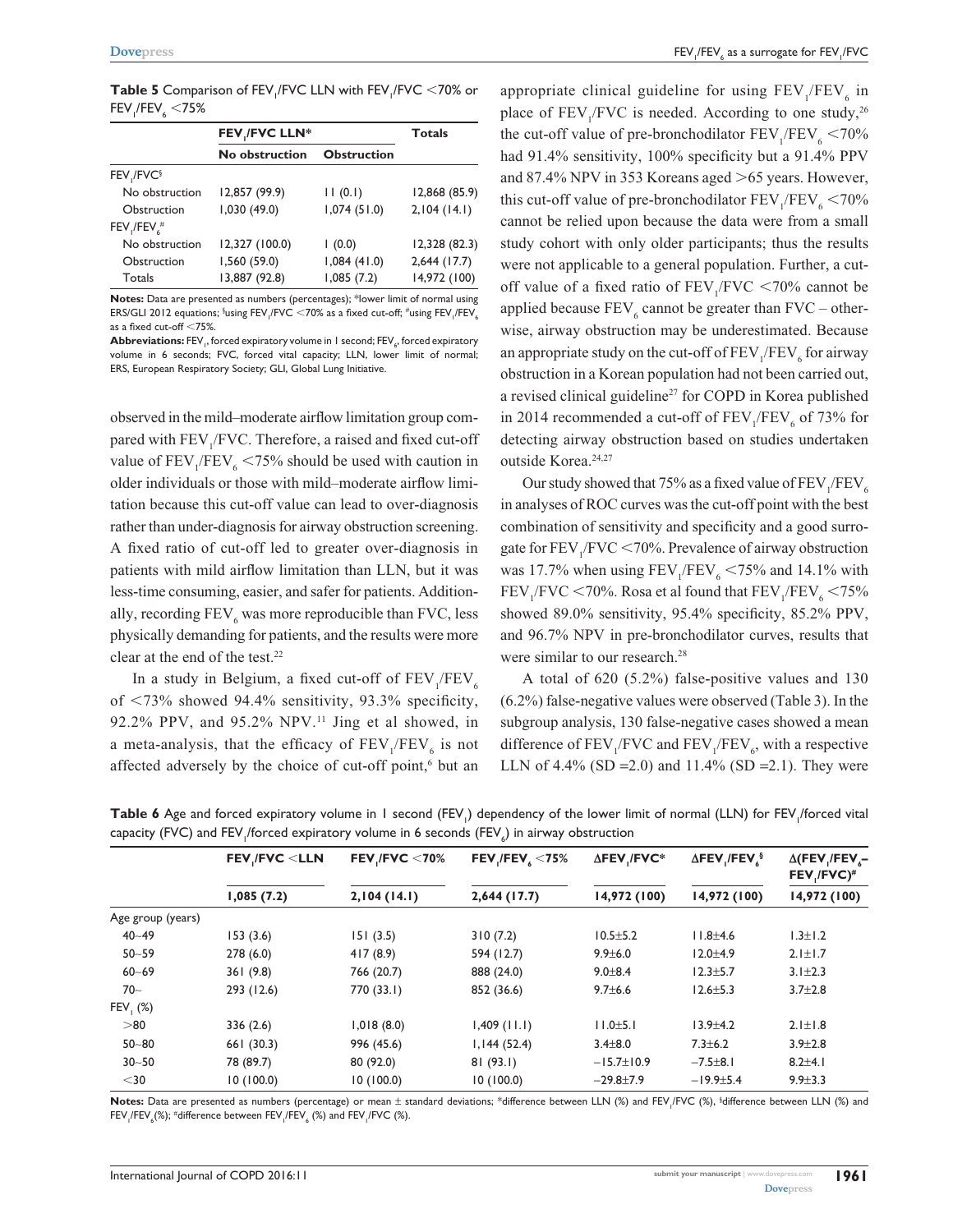

**Figure 2** FEV<sub>1</sub>/FVC LLN, FEV<sub>1</sub>/FVC, FEV<sub>1</sub>/FEV<sub>6</sub>, and the mean difference between  $\mathsf{FEV}_\text{}_i\mathsf{/FEV}_\text{}_6$  and  $\mathsf{FEV}_\text{}_i\mathsf{/FVC}$  according to the age group.

 ${\sf Notes}\colon$  With increasing age, the mean difference between  ${\sf FEV}_/{{\sf FEV}_\epsilon}$  and  ${\sf FEV}_/{{\sf FVC}}$ was increasingly larger. However, the mean difference between FEV<sub>I</sub>/FVC LLN and  $\mathsf{FEV}_\parallel$ /FVC or  $\mathsf{FEV}_\parallel$ /FEV $_\epsilon$  showed only a slight difference.

 ${\sf Abbreviations: FEV}_\shortparallel,$  forced expiratory volume in 1 second;  ${\sf FEV}_\wp$  forced expiratory volume in 6 seconds; FVC, forced vital capacity; LLN, lower limit of normal.

classified as GOLD stages I and II because reduced endexpiratory flow and expiratory time  $\geq 6$  seconds might have occurred in the initial stage of airflow limitation (Table 4). A total of 620 false-positive cases showed a mean difference of  $\text{FEV}_1/\text{FVC}$  and  $\text{FEV}_1/\text{FEV}_6$  with a respective LLN of 4.8% (SD = 2.9) and 6.8% (SD = 2.8). This finding might have been due to different fixed cut-off values between  $FEV_{1}/FVC < 70\%$  and  $FEV_{1}/FEV_{6} < 75\%$ .



**Figure 3** FEV<sub>1</sub>/FVC LLN, FEV<sub>1</sub>/FVC, FEV<sub>1</sub>/FEV<sub>6</sub>, and the mean difference between  $\mathsf{FEV}_1\mathsf{/FEV}_6$  and  $\mathsf{FEV}_1\mathsf{/FVC}$  according to the  $\mathsf{FEV}_1$   $(\%)$  group.

**Notes:** With increasing severity of obstruction, the mean difference between FEV<sub>1</sub>/  $\mathsf{FEV}_\epsilon$  and  $\mathsf{FEV}_\parallel/\mathsf{FVC}$  was increasingly larger. The mean difference between  $\mathsf{FEV}_\parallel/\mathsf{FVC}$ LLN and FEV ${}_i$ /FEV ${}_\epsilon$  was larger than the mean difference between FEV ${}_l$ /FVC LLN and FEV<sub>1</sub>/FVC at mild–moderate stages of airway obstruction, but was smaller at severe and very severe stages.

**Abbreviations:** FEV  $_{\shortmid}$  forced expiratory volume in 1 second; FEV  $_{\!\scriptscriptstyle \!\varsigma}$  forced expiratory volume in 6 seconds; FVC, forced vital capacity; LLN, lower limit of normal.

The main strength of our study was that we obtained results from a representative sample of noninstitutionalized civilians among a Korean population using a stratified, multiple-stage, clustered-probability design. However, our study also had several limitations. First, lung function data from prebronchodilator spirometric values might have inadvertently included asthma patients, and hence be skewed. Carrying out postbronchodilator spirometry in a large, nationwide sample from the Korean National Health and Nutritional Examination Survey is difficult. Second, the absence of data on smoking history, previously diagnosed diseases (eg, COPD, asthma, tuberculosis, and bronchiectasis) in our study could have resulted in abnormal values for airway obstruction. So our results for detecting of airway obstruction were not limited to COPD, asthma, or other obstructive disease. Third, there were no available data on  $FEV_1/FEV_6$  LLN because a pulmonary reference equation for  $FEV_6$  for a Korean population is lacking. Hence, we could not obtain a cut-off value of  $FEV<sub>6</sub>$ in place of FVC for detecting restrictive pulmonary patterns. Finally, the fixed cut-off value of  $\rm{FEV}_{1}\rm{/FEV}_{6}$  <75% should be verified with handheld spirometric devices with good repeatability, as in other studies,<sup>18</sup> and not only with office spirometry.

### **Conclusion**

A fixed cut-off for  $\text{FEV}_1/\text{FEV}_6$  as a good surrogate for  $FEV<sub>1</sub>/FVC$  for detecting airway obstruction was 75% in a Korean population. However, a fixed cut-off value of  $\rm{FEV}_{1/}$  $FEV<sub>6</sub> < 75%$  should be used with caution in older individuals and in those with mild–moderate airflow obstruction.

### **Author contributions**

Kyung Soo Chung contributed to the study design, analysis and interpretation of data, and writing of the manuscript. Ji Ye Jung, Moo Suk Park, Young Sam Kim, Se Kyu Kim, and Joon Chang contributed to the study design, analyses and interpretation of data, and critically revised the manuscript. Joo Han Song, contributed to the study design, analyses and interpretation of data, and writing of the manuscript.

### **Disclosure**

The authors report no conflicts of interest in this work.

#### **References**

1. Guirguis-Blake JM, Senger CA, Webber EM, Mularski RA, Whitlock EP. Screening for Chronic Obstructive Pulmonary Disease: Evidence Report and Systematic Review for the US Preventive Services Task Force. *JAMA*. 2016;315(13):1378–1393.